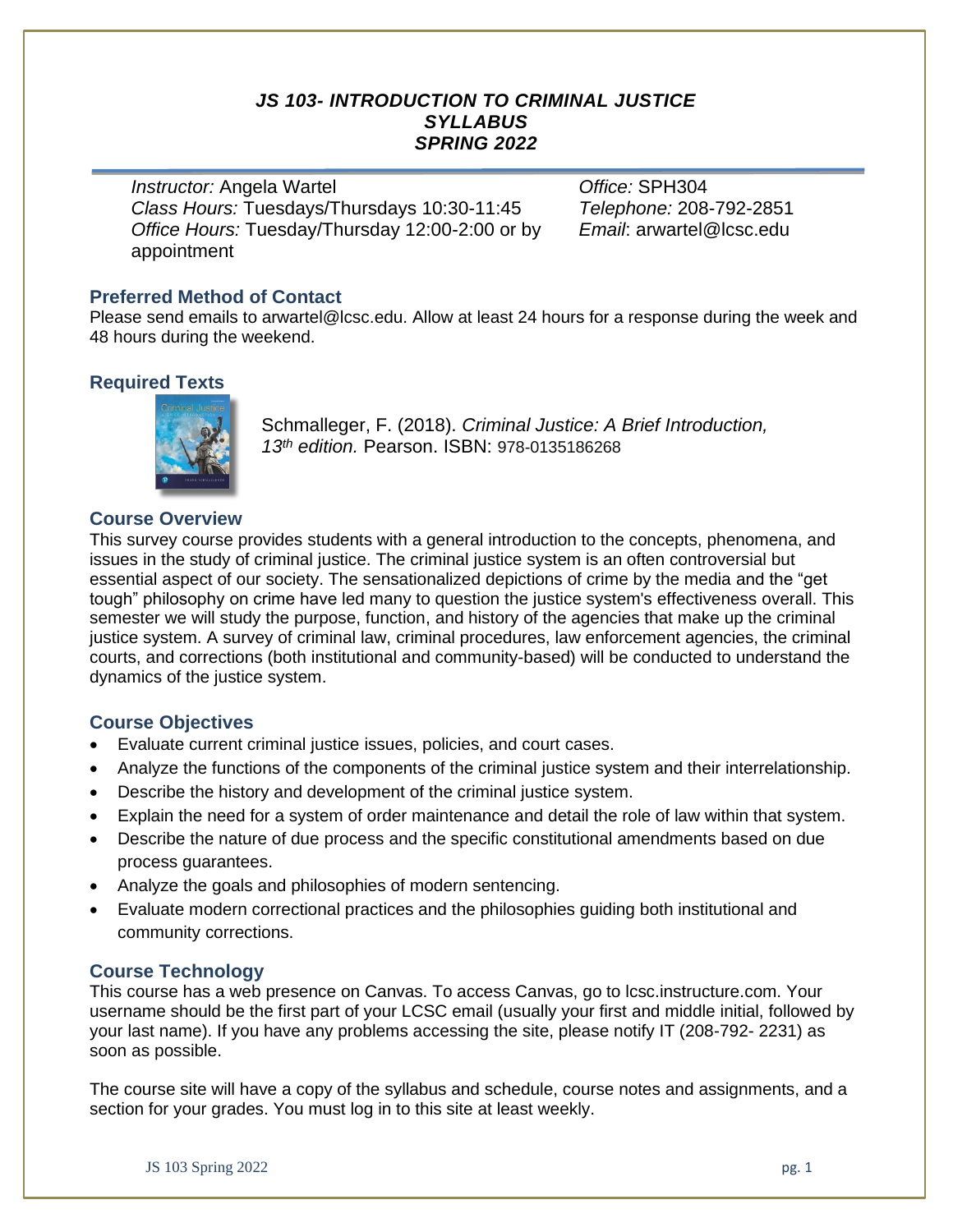*Email:* You are expected to check your LCMAIL regularly. Important course information (such as schedule changes and assignments) may be sent through email.

*Technological Requirements:* You must have a reliable internet connection.

#### **Class Format**

This course is designed to have both a lecture and an online component. Students are strongly encouraged to participate actively. Students will be able to access course lecture notes from the Canvas class site. It is recommended that students print these notes to complete in class. Due to privacy concerns and to create a safe environment in the classroom, lectures cannot be recorded.

*Introductory courses are not to be taken lightly. Due to the volume of the material we will be covering, I strongly urge you to make every effort to be prepared for class.*

## **Course Requirements**

**Syllabus Quiz (10 points):** The syllabus quiz is a short quiz that must be completed by all students entering the course. This quiz will cover basic information from the syllabus. There is no time limit for the quiz, and it can be retaken one time.

**Introduction Post (10 points):** Write a paragraph or two introducing yourself to the class. Some ideas of things to include --your year in college, major, hobbies, future goals, hometown, family, pets, jobs, or anything else you are comfortable sharing. Include a photograph of you or something important to you (pets, hobbies, favorite place, etc.). If you post a picture with another person, make sure you have permission to do so.

**In-class Participation (120 points):** Students are expected to come to class with all assigned readings completed. Points will be awarded to students who actively participate in course discussions and activities. These points rely on your active participation, so they cannot be made up in the event of a class absence. Two of your lowest participation scores will be dropped at the end of the semester.

**Exams (4 @ 90 points each):** Four exams will be conducted in the course. Exams cannot be submitted late! Exams may consist of multiple-choice, true/false, essay, matching, and fill-in-the-blank questions.

### **COURSE GRADING BREAKDOWN AND POINT VALUES**

| <b>Assignments Point Value</b>               |                          |
|----------------------------------------------|--------------------------|
| Exams $(4 \otimes 90)$                       | 360 points               |
| <b>Syllabus Quiz &amp; Introduction Post</b> | 20 points                |
|                                              | Participation 120 points |
|                                              | Total 330 points         |
|                                              |                          |

| <b>Letter Grade</b> | <b>Point Range</b> |
|---------------------|--------------------|
| A (93-100)          | 465-500            |
| A- (90-92)          | 450-464            |
| B+ (87-89)          | 435-449            |
| B (83-86)           | 415-434            |
| B- (80-82)          | 400-414            |
| $C+ (77-79)$        | 385-399            |
| $C(73-76)$          | 365-384            |
| $C-(70-72)$         | 350-363            |
| D+ (67-69)          | 335-349            |
| $D(60-66)$          | 300-334            |
| F (59 and below)    | 299 and below      |

*I do not curve grades. Every point counts!*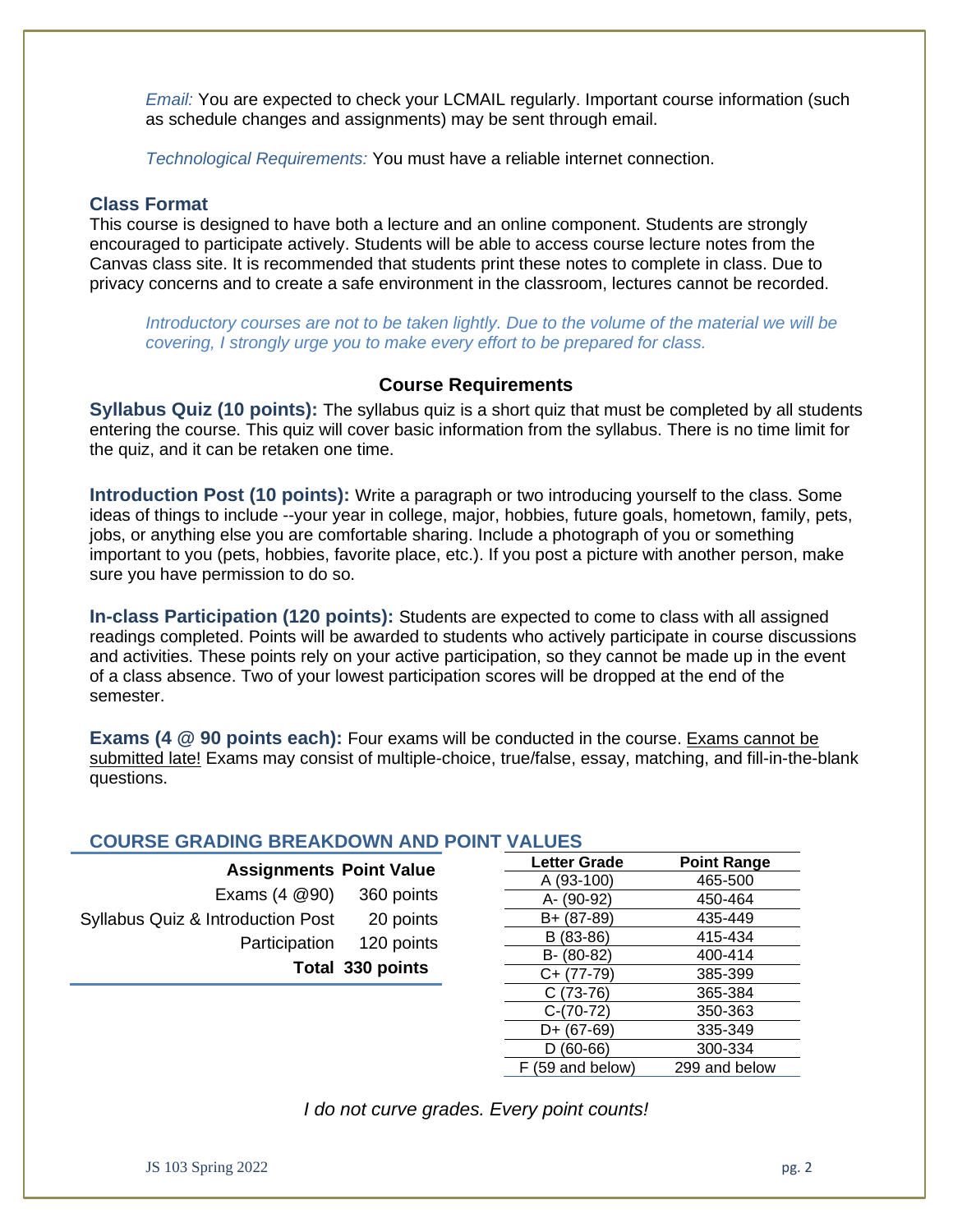## **Course Topical Outline**

Introduction to Criminal Justice

- Overview of the system
- Crime statistics
- Criminal law

Policing

- Purpose and organization
- Legal aspects
- Issues and challenges

## The Courts

- Overview of the courts
- The courtroom working group and the criminal trial
- Sentencing

**Corrections** 

- Probation, parole, and community corrections
- Institutional corrections
- Prison life

# **Course Policies and Syllabi Addendum**

**Late Work and Incompletes:** Exams cannot be submitted late. If an emergency arises that prevents you from completing your work on time, email as soon as possible to make arrangements. Emergencies are defined as anything serious and unexpected. Examples of emergencies are car accidents, a serious health crisis of the student or the student's immediate family, etc. Examples of non-emergencies are weddings, vacations, or any other event which can be planned around.

Students are expected to complete all work in a timely fashion. Incompletes are granted at the instructor's discretion after at least 80% of all coursework is finished successfully (D+ or higher). Incompletes are reserved only for documented catastrophic or extenuating circumstances. The instructor reserves the right to set the course completion deadline, which may be at any time before the end of the following semester. Incompletes revert to an F if the work is not completed by the expiration deadline.

**Course Etiquette:** This course will bring together students from diverse backgrounds. We are working together to develop an inclusive and respectful community for all students. The goal of inclusiveness encourages and appreciates expressions of different views so that conversations can turn into the opportunity for intellectual and personal growth. We will be discussing controversial topics, which will challenge you to analyze your views and the views of others. In keeping with this goal, hate speech, racist, sexist, homophobic, or other discriminatory language and behavior will not be tolerated. It is okay to disagree, but it must be done civilly. Mutual respect, civility, and recognizing others' views are crucial to critical thinking. Active, thoughtful, and respectful participation will make this course productive and engaging.